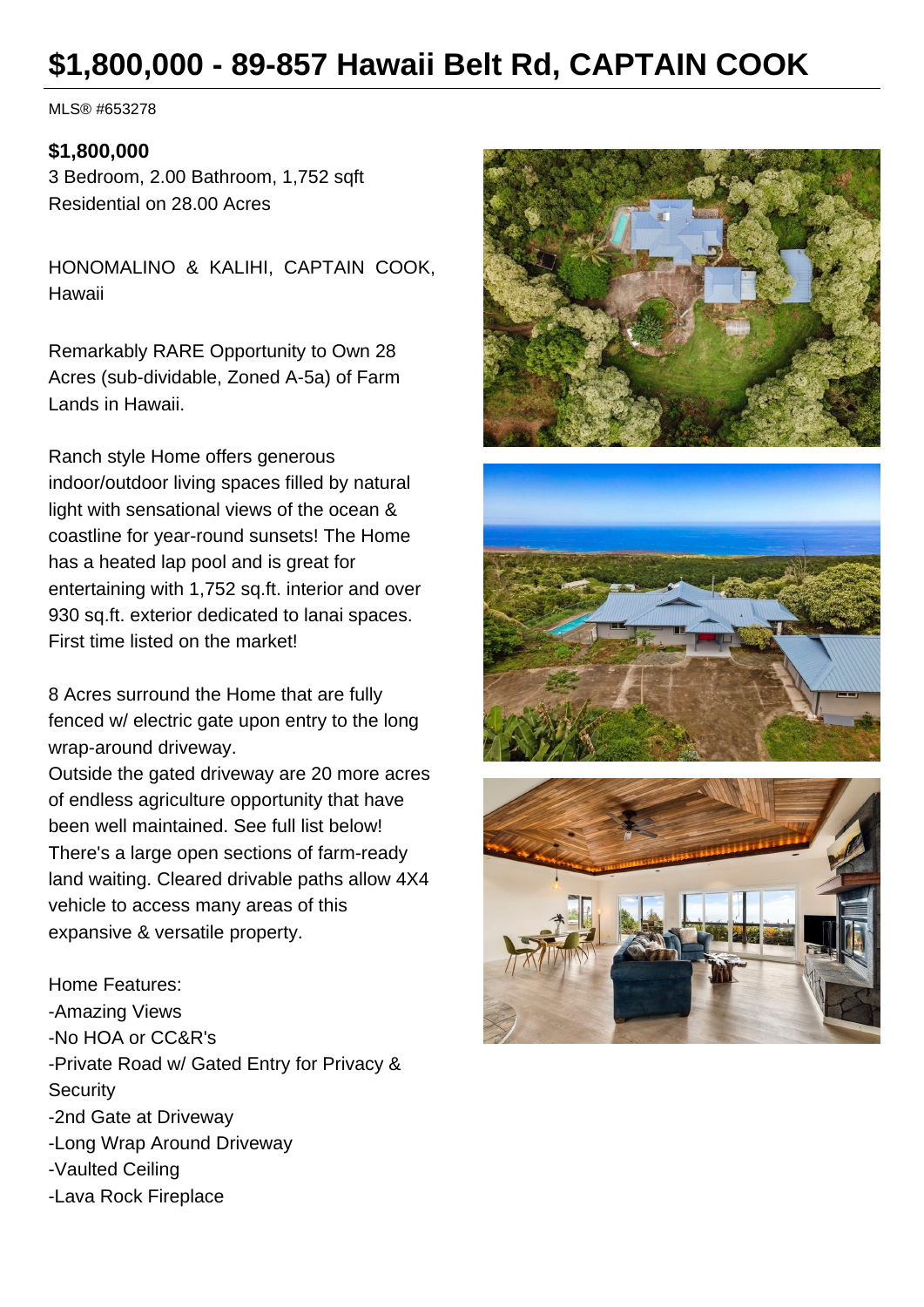-New Oven -New Flooring in Living Room & Primary Bedroom -Custom Reclaimed Wood Headboard & Bed Frame in Primary Bedroom -Heated Lap Pool w/ Concrete Pool Deck - 224 sq.ft. -Covered Outdoor Lanai - 396 sq.ft. -Concrete Lanai - 312 sq.ft. -Detached Two Car Garage - 576 sq.ft. -Four 10,000 Gallon Water Catchment Tanks -2 Small Pens for Chickens/Fowl -Additional 1 Acre Fenced for Livestock -Sub-dividable (Zoned A-5a) Must Come & Enjoy: -12+ Avocado Trees (4 varieties) -Coffee Trees (2 varieties) -Dragon Fruit (3 varieties) -Mango -Tangelo -Orange -Lemon -Banana -Papaya -Cashew -Coconut -Jaboticaba -Surnam Cherry -Fig Trees -Kakui Nut Trees -Neem Trees -Milo Trees -Bamboo Varieties -Native Hawaiian Flowering Plants -Space to grow about anything

Built in 2002

#### **Essential Information**

| MLS@# | 653278      |
|-------|-------------|
| Price | \$1,800,000 |

-Many different Nitrogen fixers on property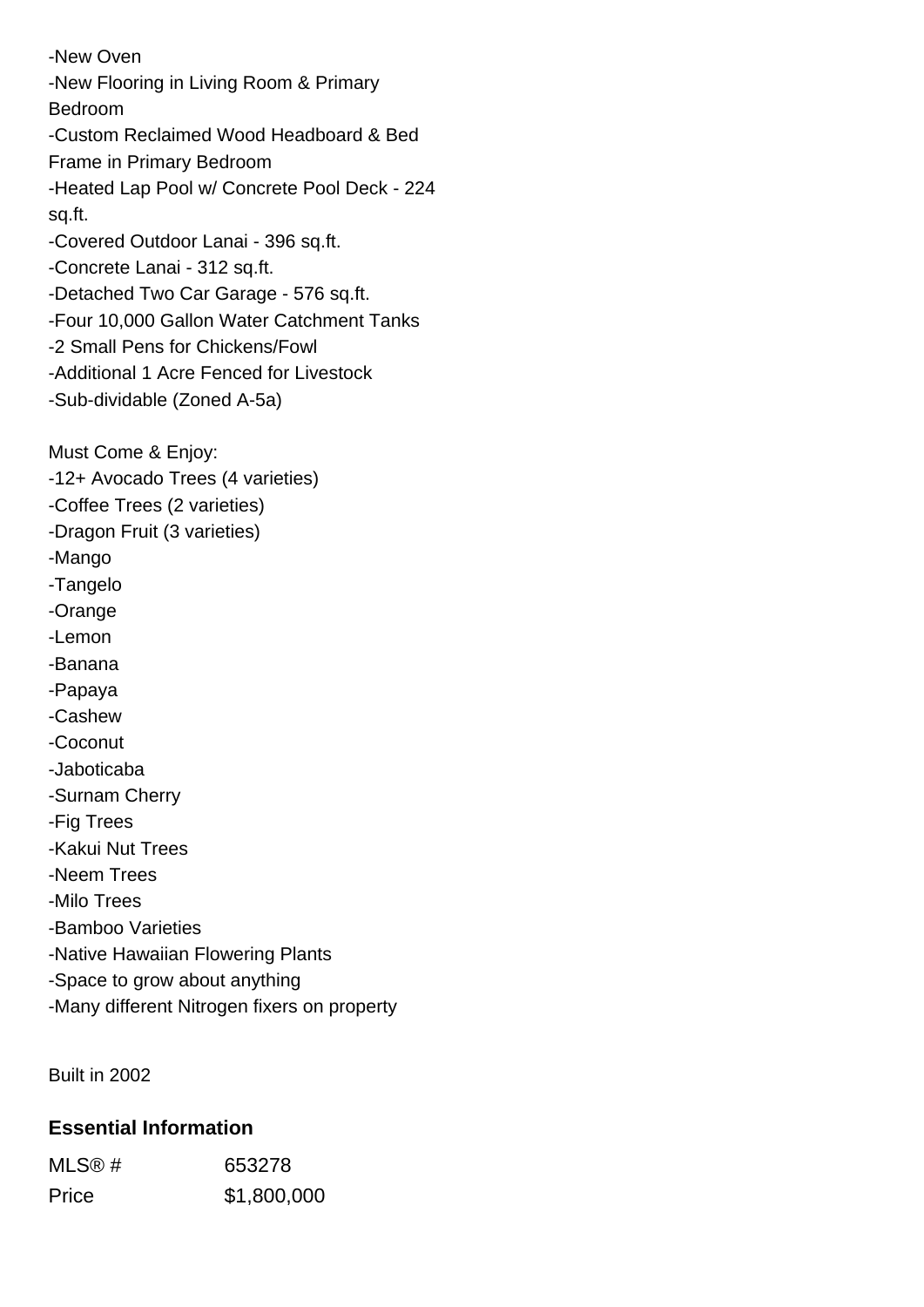| <b>Bedrooms</b>       | 3           |
|-----------------------|-------------|
| <b>Bathrooms</b>      | 2.00        |
| <b>Full Baths</b>     | 2           |
| <b>Square Footage</b> | 1,752       |
| Acres                 | 28.00       |
| <b>Year Built</b>     | 2002        |
| <b>Type</b>           | Residential |
| <b>Status</b>         | Contingent  |

## **Community Information**

| Address      | 89-857 Hawaii Belt Rd          |
|--------------|--------------------------------|
| Subdivision  | <b>HONOMALINO &amp; KALIHI</b> |
| City         | <b>CAPTAIN COOK</b>            |
| <b>State</b> | Hawaii                         |
| Zip Code     | 96704                          |

### **Amenities**

| Parking  | Covered, Detached                       |
|----------|-----------------------------------------|
| View     | Coastline, Ocean, Ocean Horizon, Sunset |
| Has Pool | Yes                                     |

#### **Interior**

| Appliances        | Dishwasher, Refrigerator, Range/Oven |
|-------------------|--------------------------------------|
| Cooling           | None, Other (remarks)                |
| <b>Fireplaces</b> | <b>Wood Burning</b>                  |

#### **Exterior**

| Exterior     | Masonite    |
|--------------|-------------|
| Roof         | Steel/Metal |
| Construction | Double Wall |
| Foundation   | Concrete    |

#### **Additional Information**

| Date Listed    | August 14th, 2021 |
|----------------|-------------------|
| Days on Market | 318               |
| Zoning         | $A-5A$            |

# **Listing Details**

| <b>Listing Office</b> | Knutson & Associates |
|-----------------------|----------------------|
|                       |                      |